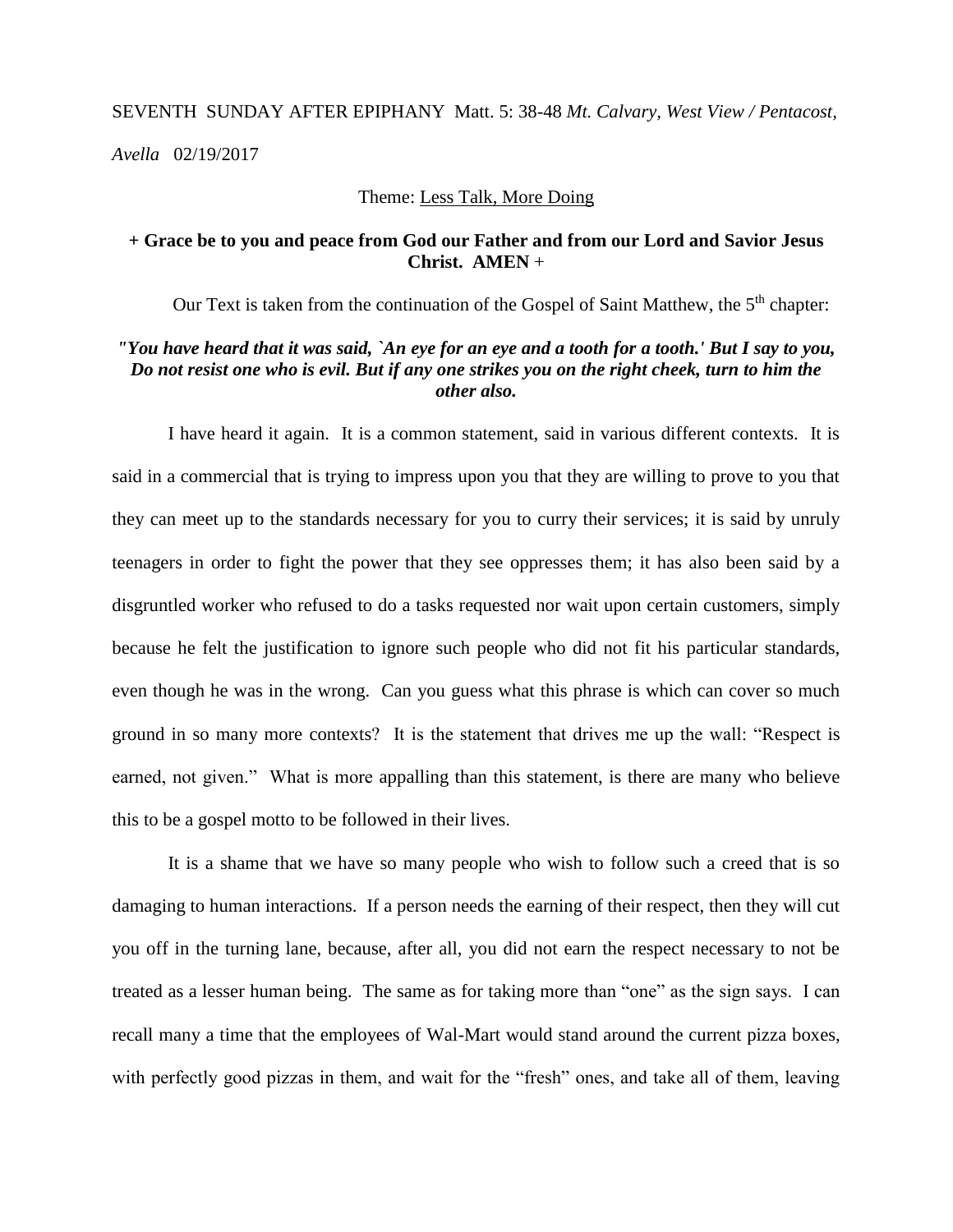the old pizzas for the next hour lunch crew, simply because they did not respect their fellow associates enough to let them have fresher food.

I can go on, but suffice to say, the condition of sin in our society is clearly seen in the interactions of one another. It is a "me first" and "look out for number one" attitude that permeates our society to no end. It is not a problem that we can fix with "talking about it," or shoving money into ad campaigns to teach respect through billboards. It truly is the Christian who can rise above this and actually display civility in showing that respect for persons, is not to be earned, but is to be given, simply because we care, and more importantly, because it was done so for us.

Jesus tells us that the old ways of doing things need to change. He started last week with the appointed gospel, and the same understanding can carry over to this week's as well. "*You have heard that it was said, `An eye for an eye and a tooth for a tooth.' But I say to you, Do not resist one who is evil. But if any one strikes you on the right cheek, turn to him the other also*; if anyone would sue you and take your coat, give him your cloak as well; forced to go one mile, go two. Give to him who begs from you, do not refuse him who would borrow from you. You have heard that it was said, `You shall love your neighbor and hate your enemy.' But I say to you, love your enemies and pray for those who persecute you, for you are all under the watchful eye of God the Father and you are treated the same, for you are the same – created in His image.

For if you love those who love you, what reward have you? Do not even the tax collectors do the same? And if you salute only your brethren, what more are you doing than others? Do not even the Gentiles do the same? You, therefore, must be perfect, as your heavenly Father is perfect. But perfection cannot be attained. No matter how hard I try to be respectful, that bozo in the next cubicle does hat stupid thing again and I just do not like that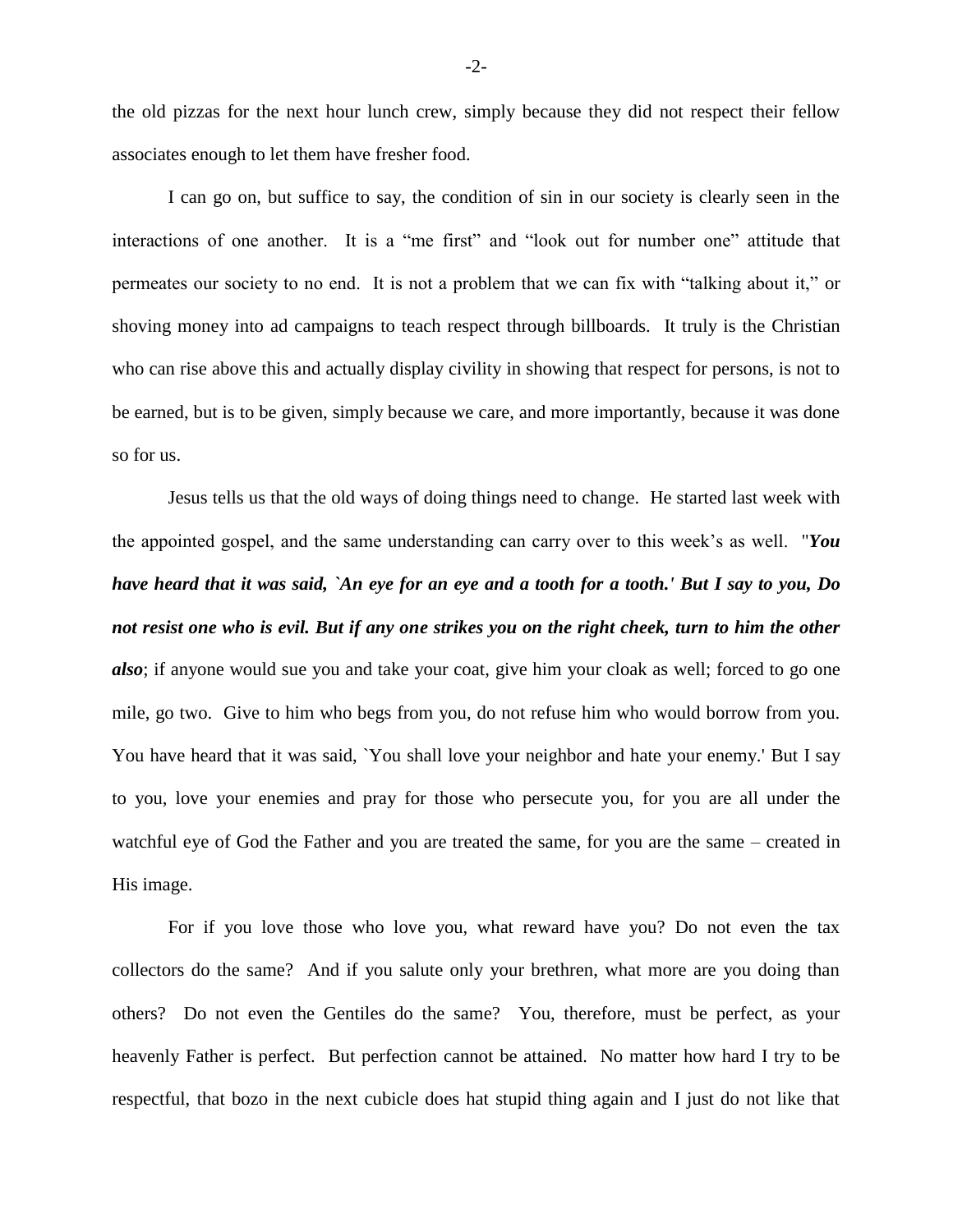guy! Why do I have to respect him? Because as sinful human beings we too have upset and grieved almighty God far worse than Cain has when God said to him, "*Why are you angry, and why has your countenance fallen? If you do well, will you not be accepted? And if you do not do well, sin is couching at the door; its desire is for you, but you must master it*." Right after this little talk, Cain promptly kills his brother able. He was unable to conquer the sin, and neither can we, try as we might. The point is not to discuss with God how hard it is to do right, and try to justify ourselves saying, "they deserve what they got coming to them." but to do that which makes right. The Holy Ghost makes us do the things necessary to remove the sin from our lives, in coming to the Sacrament, coming to the Word, receiving the instruction and acknowledging that I cannot do this myself, I need a Savior God to save me from this sin crouching at the door and to live a life trusting in the salvation needed, so I can live for God and neighbor.

Jesus does just this, in going to the cross, He love His enemies, enough to die for them, and give them everlasting life through faith in Him. This Jesus has done, not waiting for us to come to our senses and finally earn His respect, but freely out of love for His creation, enemies, fellow brothers born of woman, you and me, given respect of everlasting life by faith alone.

Having been respected as such, we too respect our neighbor, by giving when asked, by not taking all and leaving leftovers. In the Old Testament we are reminded not to glean so thoroughly that there is nothing left for the poor to gather. If you have no farm, then do not take everything and leave just the unwanted stuff. This past week I had to acquire three gallons of milk from the local grocer. Why? Because we have no cow. Oh, why three gallons? Because there is a group of persons in my house that drink milk sometimes at every meal! He knows who he is. Having gotten to the store, I notice that there are two different expiration dates. Some say 2-28 others say 3-7. Now I could have taken three march dates, but that would leave only the